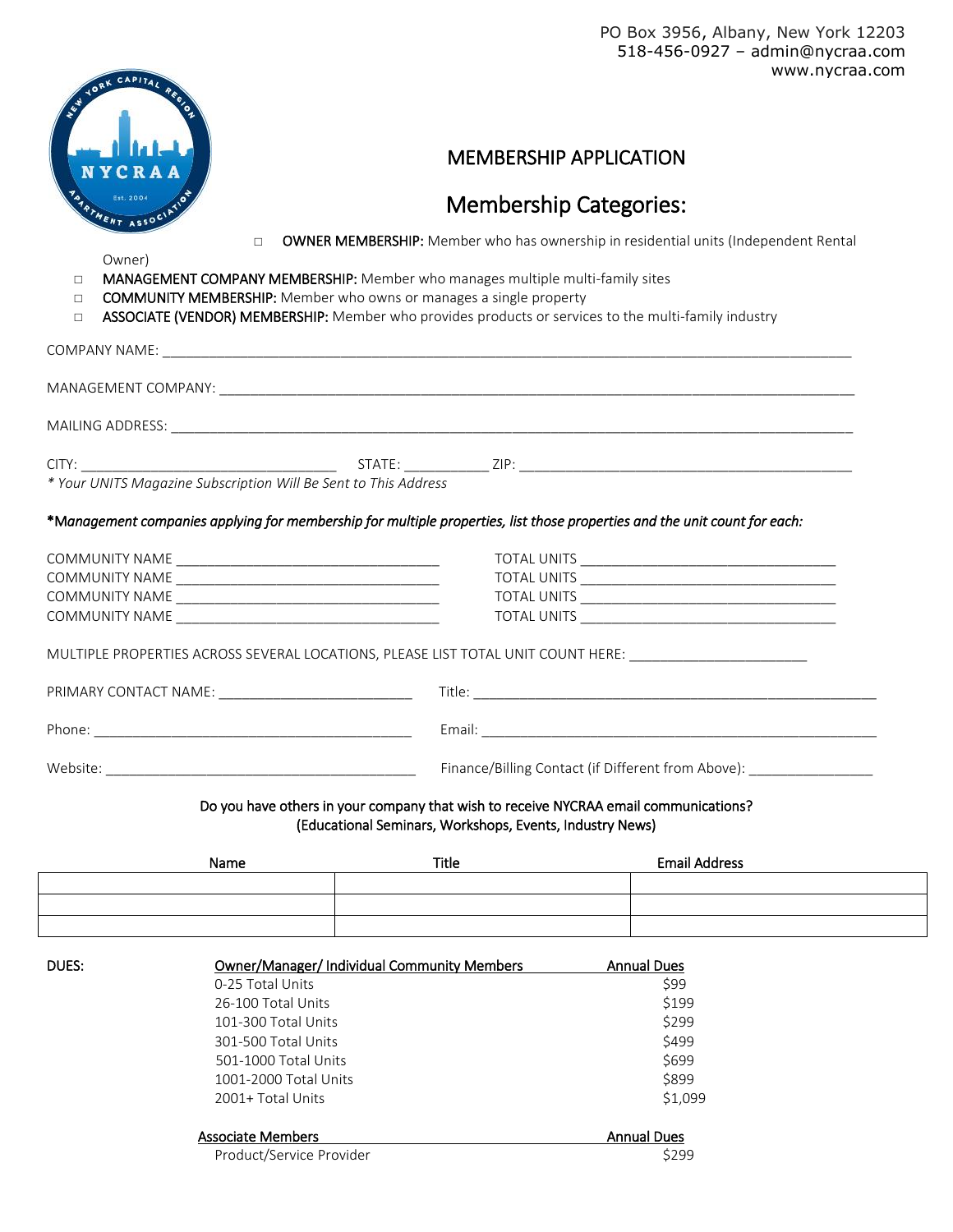# Application Acknowledgement

#### PLEASE ACKNOWLEDGE YOUR UNDERSTANDING OF THE FOLLOWING INFORMATION BY SIGNING BELOW

This application is made in accordance with and subject to the bylaws and articles of incorporation of the New York Capital Region Apartment Association. I agree to abide by the Code of Ethics, bylaws and articles of incorporation of the New York Capital Region Apartment Association. I hereby apply for membership and enclose payment for the first year's dues. Membership renews automatically on an annual basis. Cancellation must be received in writing and prior to Dec 31 in order to cancel dues obligations for the following year. Make checks payable to the NEW YORK CAPITAL REGION APARTMENT ASSOCIATION. Dues payments to the Association may be deductible as a business expense but are not deductible as a charitable contribution. By joining, members also become a member of the National Apartment Association. Thirty (30) dollars of each member's annual membership dues will go toward a one-year subscription to NAA's Units Magazine. In the event of suspension or termination of membership, I agree to immediately discontinue the use of said Association's insignias in any form and will not represent myself or my company as a member.

Upon the approval of the application by the Board of Directors, the primary contact listed will automatically receive a new member packet including a copy of the current *Membership Directory,* upcoming event information and current newsletter. All further correspondence, event notices and publications will be directed to their attention, by email, unless the NYCRAA office is notified to send additional notices to other company representatives or member requests correspondence be sent by other means of communication. To promote camaraderie and business among its supporters, NYCRAA encourages its current members to display their membership sticker and to include the NYCRAA logo on company literature and advertising.

Authorized Signature: \_\_\_\_\_\_\_\_\_\_\_\_\_\_\_\_\_\_\_\_\_\_\_\_\_\_\_\_\_\_\_\_\_\_\_\_\_\_\_\_\_\_ Date: \_\_\_\_\_\_\_\_\_\_\_\_\_\_\_\_\_\_\_\_\_\_\_\_\_\_\_\_\_\_\_\_\_\_\_\_\_\_\_\_

HOW DID YOU LEARN ABOUT NYCRAA: <br>PLEASE LIST CURRENT MEMBER WHO REFERRED YOU (if applicable):

### Payment Terms and Conditions

Payments can be made by check, Visa, Mastercard, Discover or American Express. Please make checks payable to NYCRAA.

DUES AMOUNT: \$\_\_\_\_\_\_\_\_\_\_\_\_\_

| Credit Card Number:     | Exp:   | CVV Code:         |
|-------------------------|--------|-------------------|
| Cardholders Name:       |        |                   |
| <b>Billing Address:</b> |        |                   |
| City:                   | State: | $\mathsf{Z}$ ip : |
| Email:                  | Phone: |                   |
| Cardholder Signature:   |        |                   |

*Your Membership in NYCRAA is extremely important to us and we look forward to serving you. Please return this form to us with your membership payment. We thank you for your membership commitment and for joining NYCRAA!*

## Business Procedures

Membership (Existing):

Annual basis. Jan 1<sup>st</sup>- Dec 31<sup>st</sup> Annual Membership dues are not prorated\* Membership automatically renews each year Membership is not transferable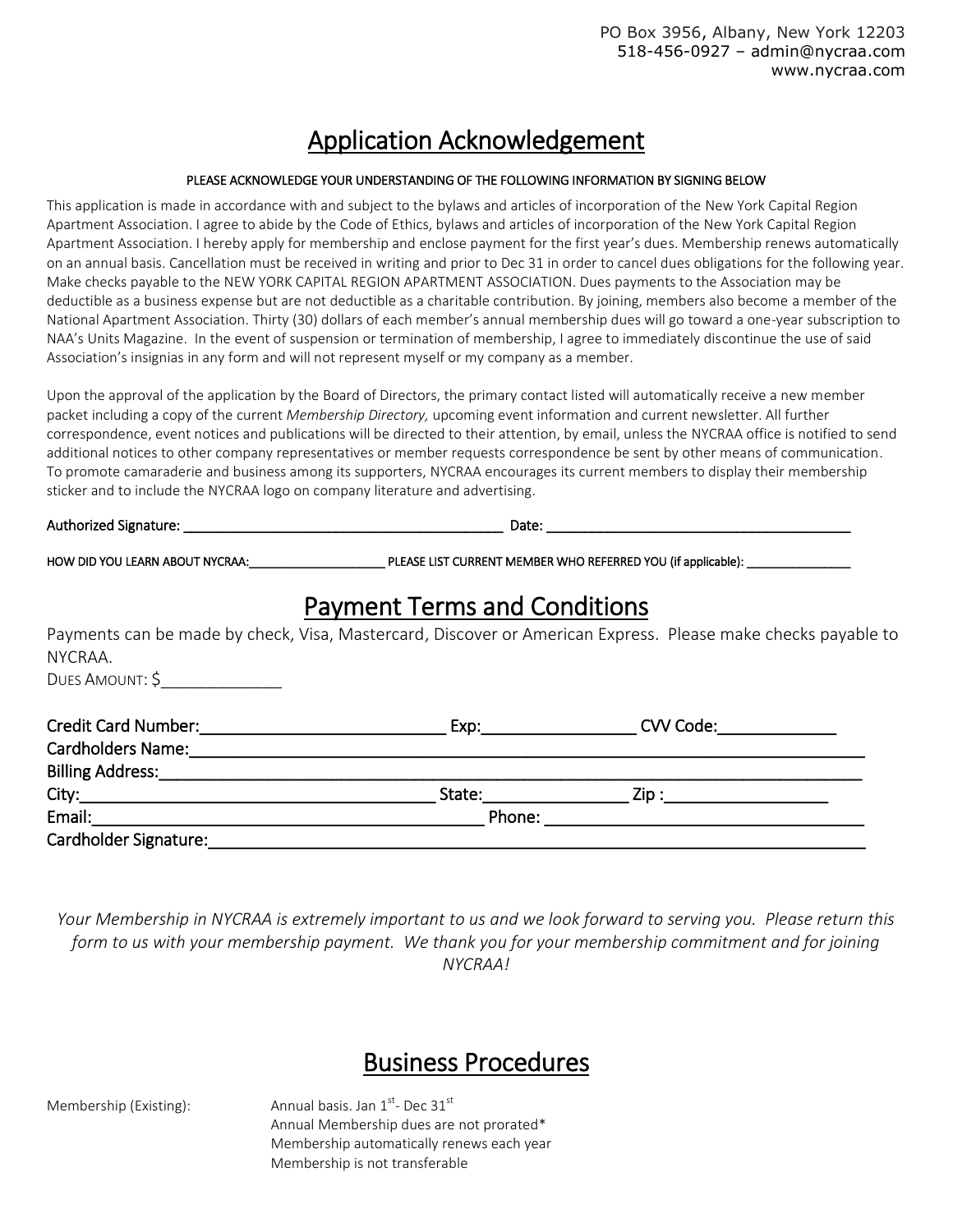| Members are automatically a member of state and national organizations with which the Association<br>is affiliated. (NYCRAA and NAA)<br>*(Excludes New Memberships)                                                                                                                                                                                                                                                                                                                                                                                                                                                                                                                                                                                                                                                                                                                                                                                                                                                                                                                 |
|-------------------------------------------------------------------------------------------------------------------------------------------------------------------------------------------------------------------------------------------------------------------------------------------------------------------------------------------------------------------------------------------------------------------------------------------------------------------------------------------------------------------------------------------------------------------------------------------------------------------------------------------------------------------------------------------------------------------------------------------------------------------------------------------------------------------------------------------------------------------------------------------------------------------------------------------------------------------------------------------------------------------------------------------------------------------------------------|
| Each member of NYCRAA agrees to abide by the Code of Ethics, bylaws and articles of incorporation<br>of the New York Capital Region Apartment Association.                                                                                                                                                                                                                                                                                                                                                                                                                                                                                                                                                                                                                                                                                                                                                                                                                                                                                                                          |
| Annual dues will be invoiced in November and due by January $1st$ .<br>Membership dues shall be deemed delinquent if not paid within (60) days after the due date. Should<br>any member not receive an invoice, the member is still responsible for payment by January $1st$ .                                                                                                                                                                                                                                                                                                                                                                                                                                                                                                                                                                                                                                                                                                                                                                                                      |
| Delinquent dues are adequate cause for suspension of membership                                                                                                                                                                                                                                                                                                                                                                                                                                                                                                                                                                                                                                                                                                                                                                                                                                                                                                                                                                                                                     |
| If membership should be suspended, dues will not be prorated nor reimbursed, as membership is on<br>an annual basis. Delinquent membership that renews after suspension shall pay a reinstatement fee<br>of \$75.00.                                                                                                                                                                                                                                                                                                                                                                                                                                                                                                                                                                                                                                                                                                                                                                                                                                                                |
| Any Cancellation of membership must be done in writing to NYCRAA office, and prior to December<br>31st to avoid automatic renewal of membership for the following year. Annual dues are not prorated<br>and will not be reimbursed for any cancellation received during the year.                                                                                                                                                                                                                                                                                                                                                                                                                                                                                                                                                                                                                                                                                                                                                                                                   |
| Members are encouraged to participate in the educational and networking events held throughout<br>the year. All members are welcome to invite/register non-member guests such as a spouse or<br>significant other. NYCRAA also encourages members to invite colleagues and contacts to upcoming<br>events. Non-Members who are considering joining NYCRAA may attend one function, at no cost to<br>them*, courtesy of NYCRAA.<br>*(Excludes Special Events)                                                                                                                                                                                                                                                                                                                                                                                                                                                                                                                                                                                                                        |
| Qualifications:<br>1) Owner/Manager Membership: any person, Corporation, Partnership, or other organization<br>which owns, builds, develops, manages, operates, or supervises the operation of multi-family<br>rental housing.<br>2) Associate Membership: any person, corporation, partnership or other organization which<br>services, supplies or otherwise deals with multi-family rental housing, lenders, title companies,<br>insurance companies and any other organizations or institutions interested in the promotion of<br>the multi-family rental housing industry<br>Any current member is encouraged to invite, and help register, a new member to join the<br>3)<br>Association.<br>Application, administrative fee, and annual dues payment must be submitted to Board of<br>4)<br>Directors, payable to NYCRAA. If application is denied for any reason, all fees and dues will be<br>refunded to applicant.<br>Board of Directors votes. Application approved or denied by majority.<br>5)<br>Dues-Annual Dues must be paid upon submission of application.<br>6) |
|                                                                                                                                                                                                                                                                                                                                                                                                                                                                                                                                                                                                                                                                                                                                                                                                                                                                                                                                                                                                                                                                                     |

# Code of Ethics

Recognizing our duty to the public, established principles of good business practice and the free enterprise system, and in order to provide the apartment-residing public with the maximum in quality and service upon the highest standards of honesty and integrity, we, the members of the New York Capital Region Apartment Association, do hereby bind ourselves with the adoption of this Code of Ethics with each and every member,